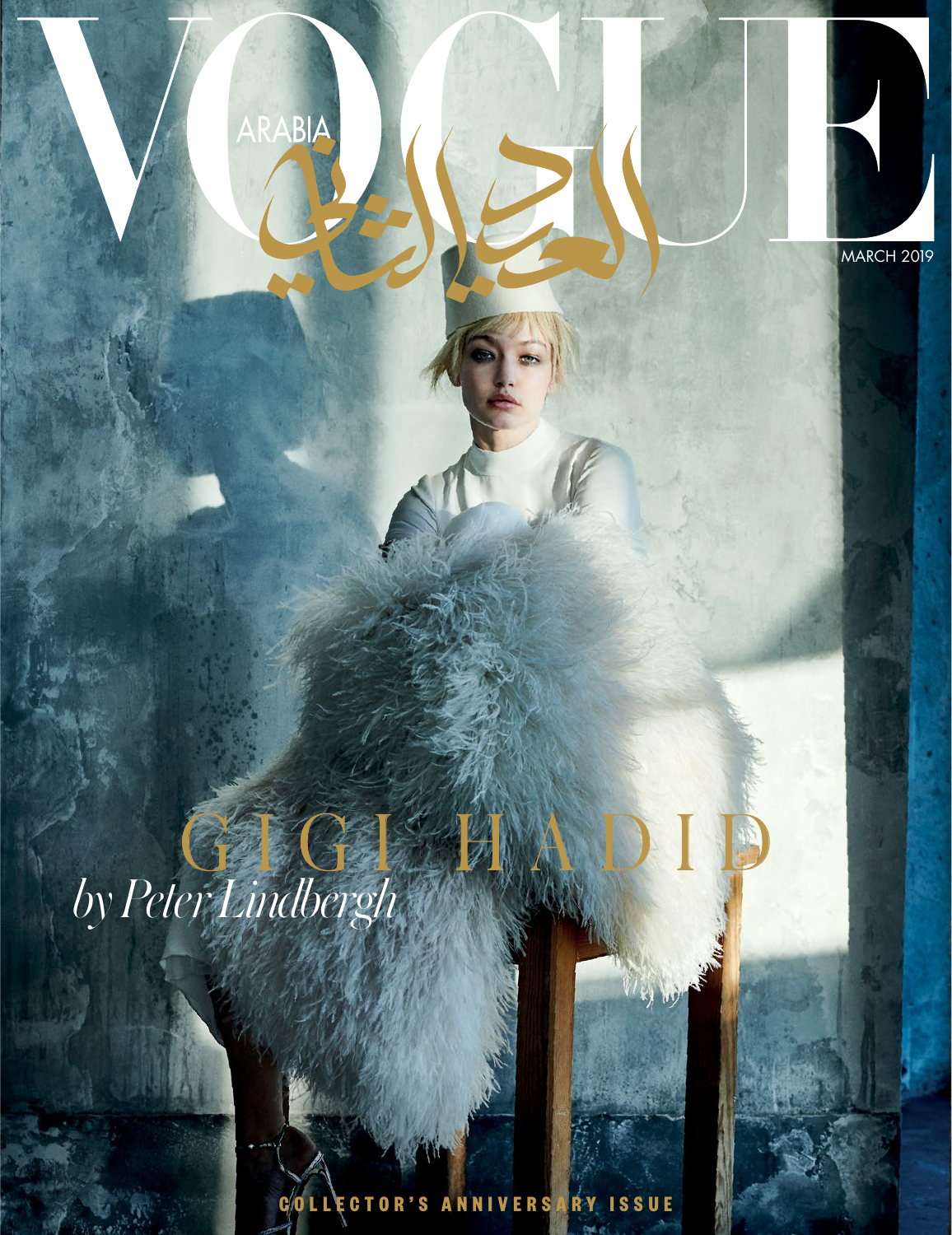**FROM LEFT** MASOOMA JALIL HASHIM, GEORGE EL MENDELEK, HALA AJAM, AND BASSAM FATTOUH

m

 $\bullet$ 

Rell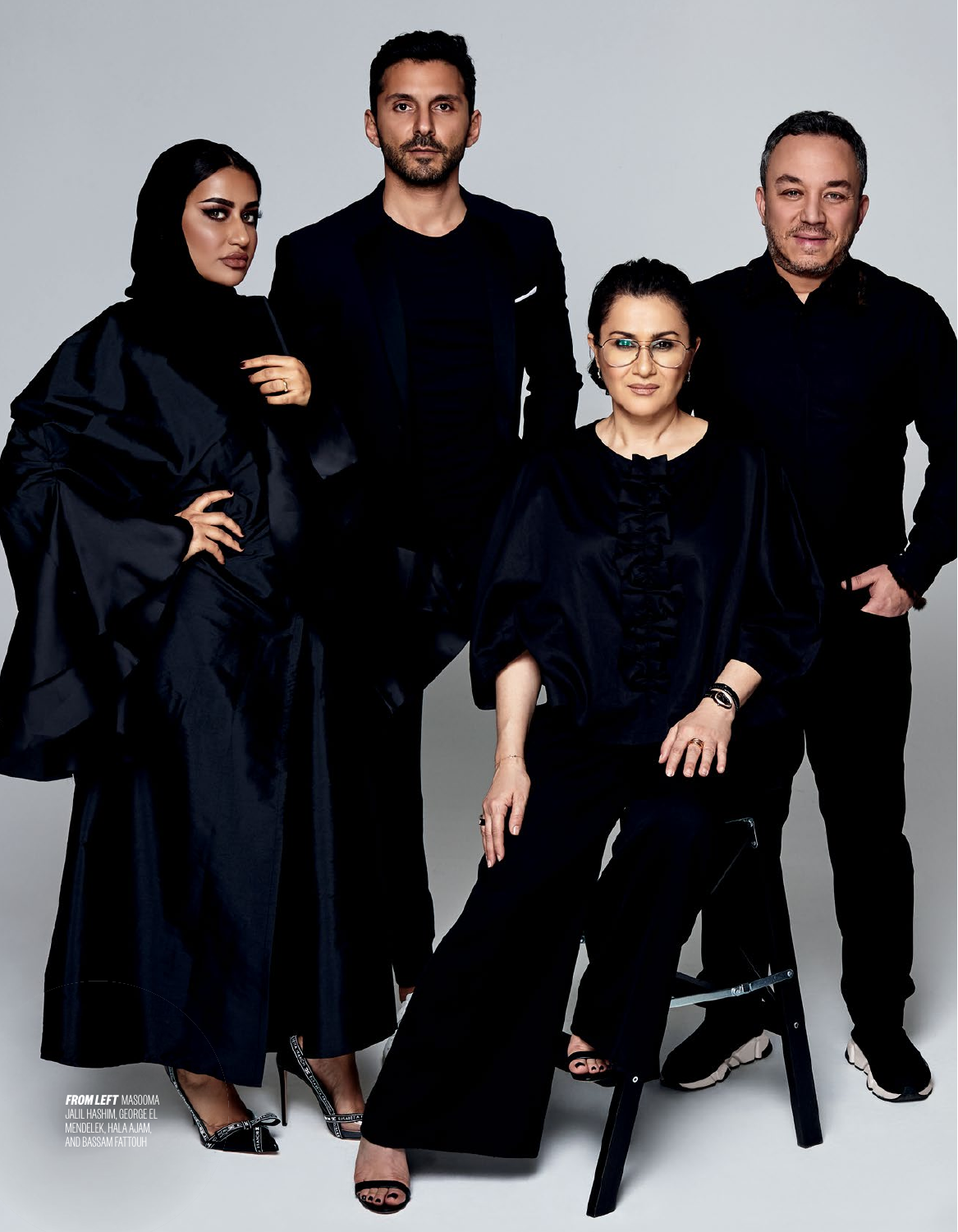

From being on celebrities' speed dials to launching their own sellout products, these Arab beauty masters are making waves in the region

THE

*Photography* ZIGA MIHELCIC *Words* ALEXANDRA VENISON